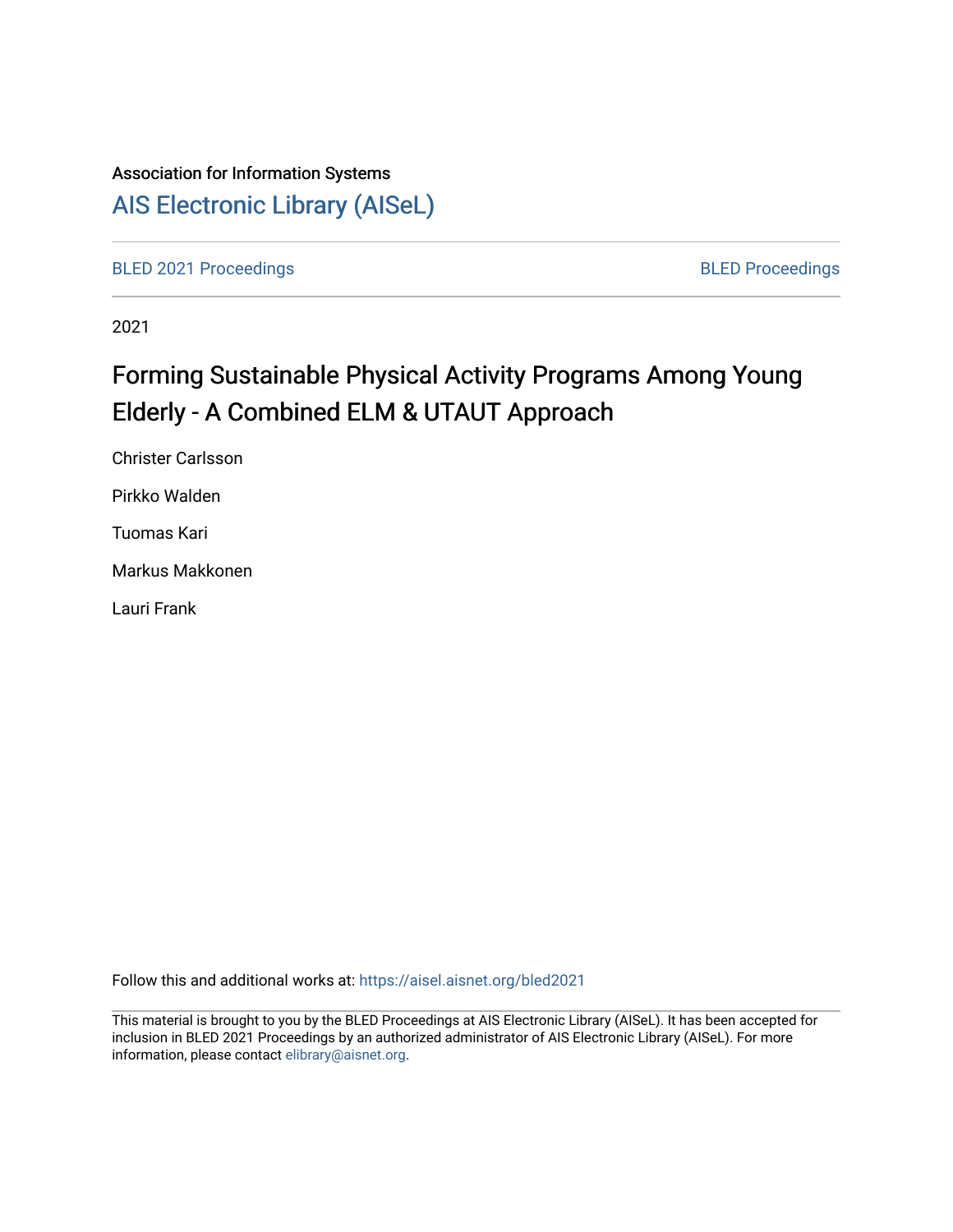# **FORMING SUSTAINABLE PHYSICAL ACTIVITY PROGRAMS AMONG YOUNG ELDERLY - A COMBINED ELM & UTAUT APPROACH**

## CHRISTER CARLSSON,<sup>1</sup> PIRKKO WALDEN,<sup>1</sup> TUOMAS KARI,<sup>1,2</sup> MARKUS MAKKONEN<sup>1,2</sup> &

#### LAURI FRANK<sup>2</sup>

<sup>1</sup>Institute for Advanced Management Systems Research, Turku, Finland; e-mail: christer.carlsson@abo.fi, pirkko.walden@abo.fi, tuomas.t.kari@jyu.fi, markus.v.makkonen@jyu.fi

<sup>2</sup>University of Jyvaskyla, Faculty of Information Technology, Jyvaskyla, Finland; e-mail: lauri.frank@jyu.fi

**Abstract** There is consensus in health studies that regular physical activities of sufficient intensity and duration contribute to better health both in the short and long term. In an ongoing research program, we focus on getting the young elderly, the 60-75 years age group, to adopt and include physical activities as part of their daily routines. One reason for addressing young elderly is large numbers – in Finland health care costs for the elderly was 3.7 B $\epsilon$ in 2019 and will increase dramatically if the young elderly group is in bad shape when they reach the 75+ age group. We are finding out that systematic physical activities can serve as preventive health care for the young elderly. We are also learning that digital services can be instrumental for building sustainable physical activity programs.

#### **Keywords:**

physical activity programs, digital service support, UTAUT, ELM, young elderly



DOI https://doi.org/10.18690/978-961-286-485-9.31 ISBN 978-961-286-485-9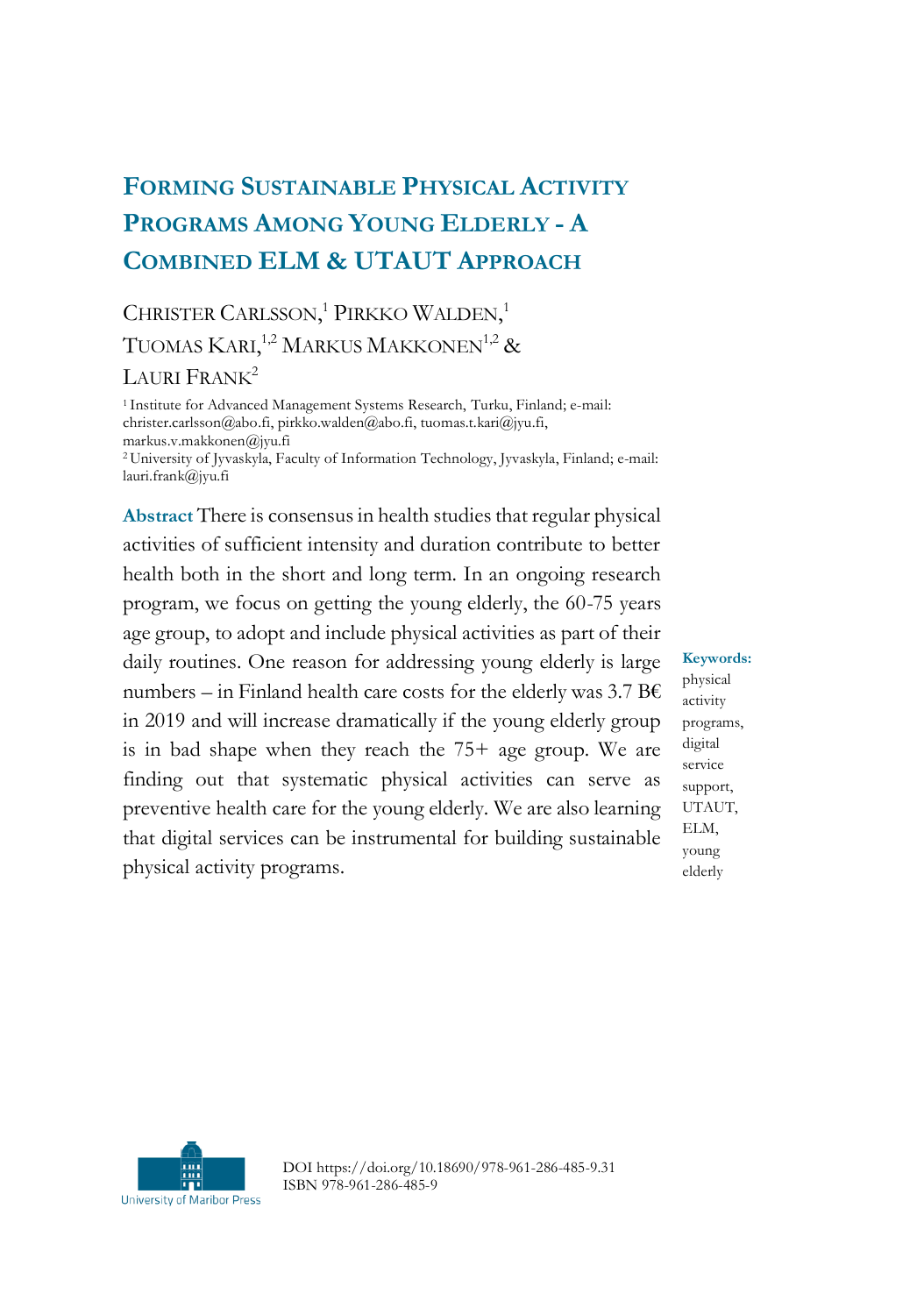#### **1 Introduction**

There is a consensus (Bangsbo et al (2019)) that regular and systematic physical activities (PA) can serve as preventive health care (Jonasson (2017)). In the following we will refer to a set of systematic PA as a *PA program*, if the physical activities are carried out over a period of time and to reach some goal, The Copenhagen Consensus statement of 2019 (Bangsbo et al (2019)): (i) "being physically active is a key factor in maintaining health …" (ii) "physically active older adults, compared with older inactive adults, show benefits in terms of physical and cognitive function …" (iii) "physical inactivity in older adults is associated with a trajectory towards disease and increased risk of premature all-cause mortality …". Health recommendations agree on that PA at moderate intensity for at least 150 minutes per week will have health effects (Wallen et al (2014)). This standard applies to healthy adults; in practice there will be differences in the actual PA programs; the differences are in terms of female/male, age groups, level and history of PA capability, physical requirements for everyday activities, and to meet individual longand short-term objectives. The Copenhagen Consensus also finds that less than 150 minutes could be sufficient for older adults (Bangsbo et al (2019)). Further study will, no doubt, show that a good variety of PA programs will give individually sufficient health effects.

Our focus is the young elderly – the  $60-75$  years age group – and we want to work out sustainable PA programs that could give preventive health effects for this group. We immediately found common ground with the pensioners' associations that have developed PA programs for their members. There was, however, a feeling among active pensioners that these activities (i) are not intensive enough, (ii) are not of sufficient duration, and (iii) are not regular enough to be sustainable habits; in short, they did not meet the perceived standards for preventive health care (Reyes-Mercado (2018), Hukkanen et al (2018)). The associations found that our proposed program – called *DigitalWells* (DW) – could be useful for them and agreed to work with us; they stated as a requirement that we also include the 75+ age group, who regard themselves as modern time young elderly.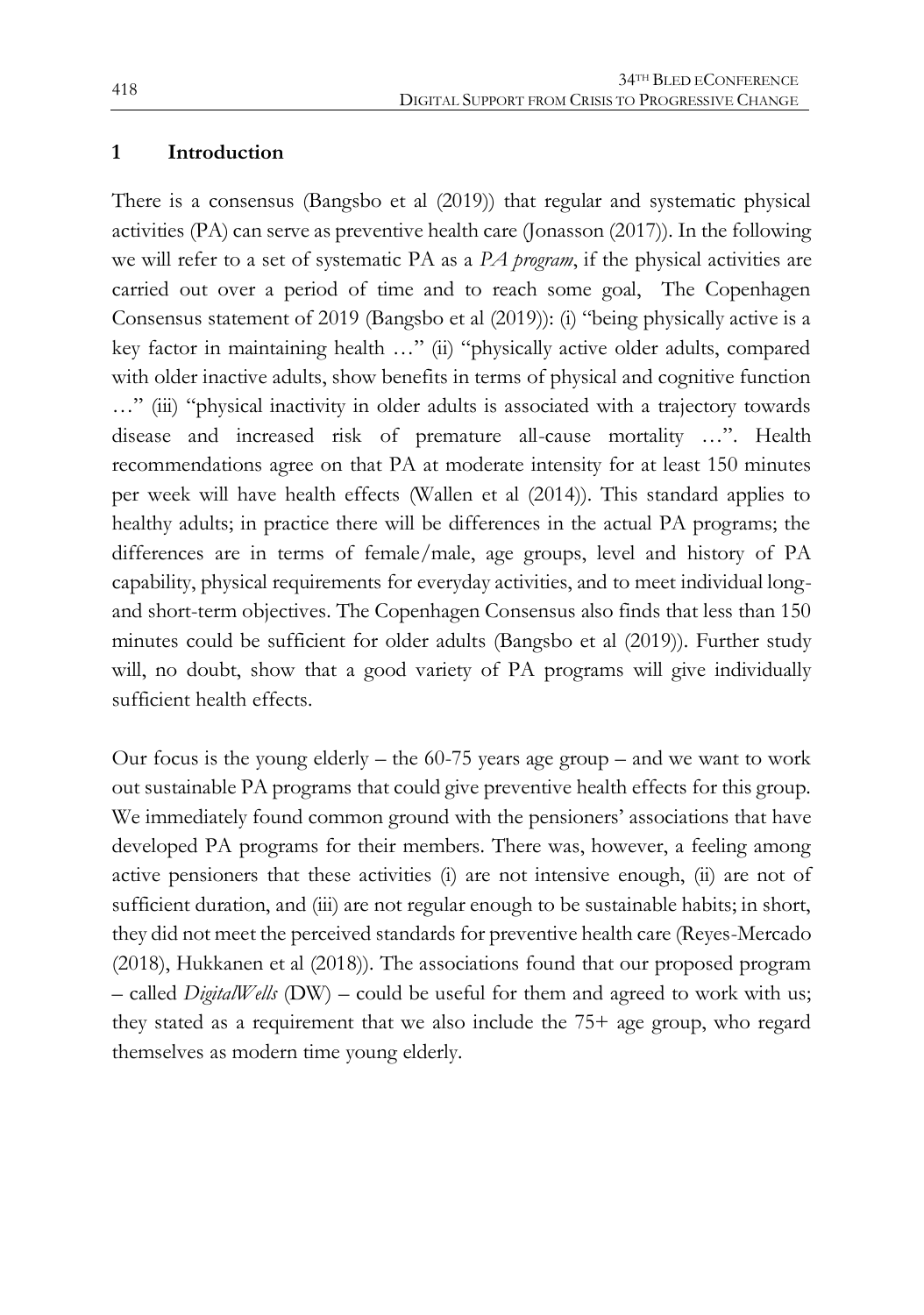DW is designed as an interactive research and development program aimed at building sustainable PA programs for young elderly.

There are a few central elements that define the program (cf. Carlsson and Walden (2018, 2019)); first, we use a synthesis of existing research results to develop PA programs for groups of young elderly; second, experience collected from field studies is used to validate and verify the theory constructs; third, we aim for PA programs which as such will give the participants short- and long-term health effects; fourth, the PA programs should be sustainable, i.e. the participants should stay with them for extended periods of time (months and years, more than weeks); fifth, we design and implement digital services to guide and support users to stay with and be active with their PA programs.

The participants are all volunteers, at the moment (May 2021) about 750 participants in 30 groups, they come from the local associations of three pensioners' federations which have more than 230 000 members.

DW works out contrasts between the users' own perceptions of their physical activities, intentions to spend (more) time with their PA programs and the time they have actually spent. The users are anonymous and identified only with individual 8 digit pseudonyms in both the surveys that cover perceptions and intentions, in the DW-app 2.5 (cf. section 2) and in the secure data cloud. This makes it possible to trace their activities and to test and validate theory frameworks for the adoption of PA programs.

With the user groups and the digital service tools developed in DW (cf. Kari et al (2020a, 2020b); Makkonen et al (2020a, 2020b)), we aim to tackle the following research questions:

- What drivers could get young elderly users to adopt and use PA programs?
- What factors or drivers could help support and sustain the adoption of PA programs?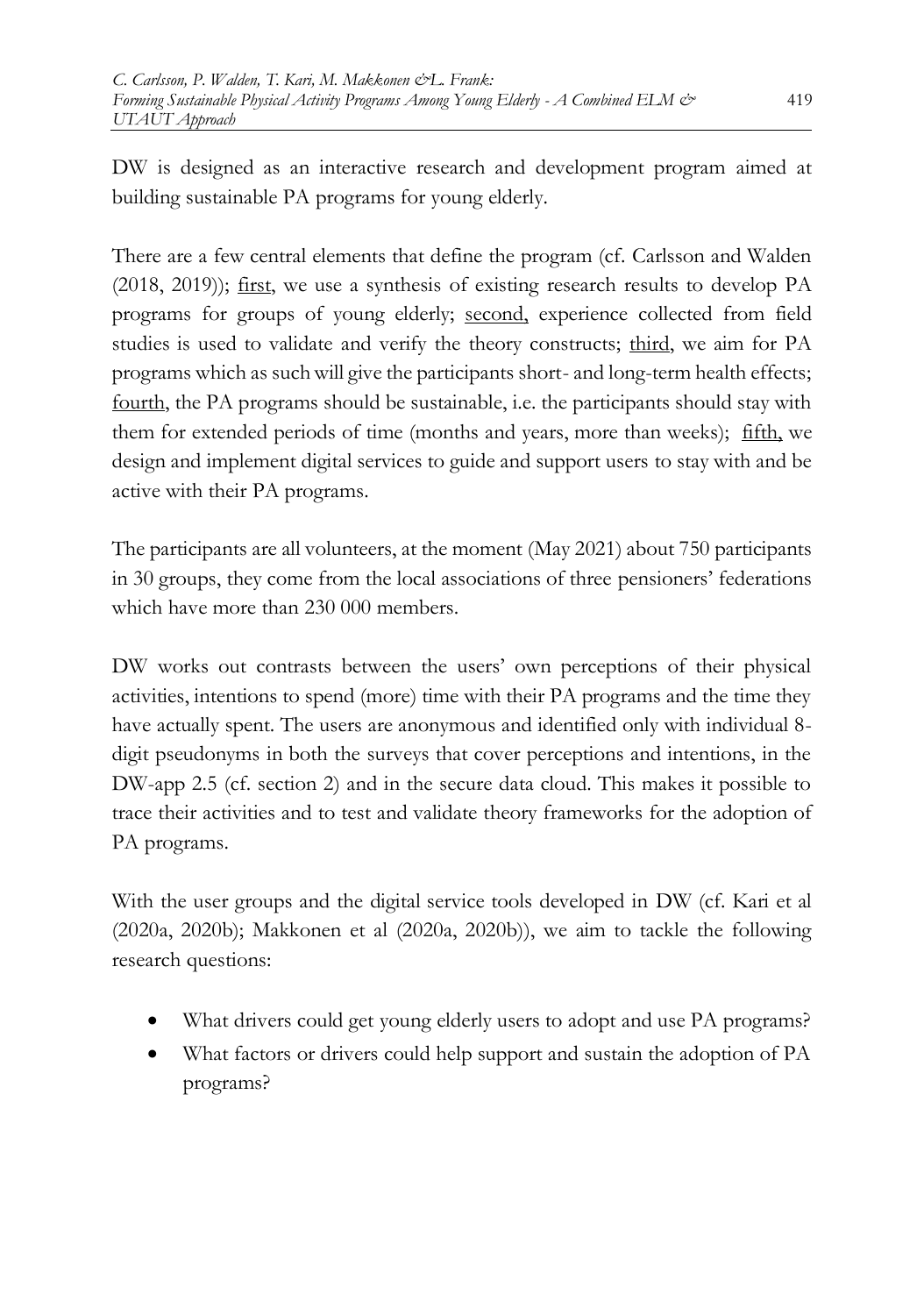The DW research program is running for several years and is ongoing; in this paper we formulate some initial, partial answers to the research questions, - i.e. in short, how to get young elderly to become users of PA programs and to stay with them.

In section 2, we will introduce the context and present the support tools we use for the young elderly users; in section 3 we work through the conceptual frameworks of ELM and UTAUT (introduced in detail in the section); section 4 offers answers to the research questions and adds details from previous research to the framework to offer roadmaps for further research.

## **2 Context and Tools for Young Elderly**

Physical activity among Finnish adults is way too low. The 2010-2017 studies in the health and wellness of adults in Finland (THL, 2019a) shows that in the age group of 30-54 years, only 30% spent several hours per week at regular physical activities; in the 55-74 age group, it decreases to  $15\%$ ; in the 75+ age group only 7% are regularly physically active. Moreover, the recent FinHealth2017 study (THL, 2019b) found that only 39% of men and 34% of women reach recommended levels of PA to get health effects. The FinHealth2017 study builds on a representative sample of the Finnish population.

Physical wellness comes from physical exercise to build stamina, muscle strength, and balance, and to ward off age-related serious illness. Sustained physical exercise helps to meet everyday requirements of life. Studies (Jonasson, 2017; Wallén et al., 2014) show that systematic PA contributes to good quality of life in senior years.

The DW research program aims to meet the recommendations of Bangsbo et al (2019), Hukkanen et al (2018), Jonasson (2017) and Wallén et al (2014). In the following, we will work through some details.

DW has found (cf. Kari et al (2020a), (2020b), Makkonen et al (2020a, 2020b)) that typical PA forms for young elderly include walking, yard work, Nordic walking, cycling, cross-country skiing, golf, gym training, swimming and home gymnastics. The FinHealth2017 (THL, 2019b) study found that popular forms of PA mostly were the same; the study looks at physical activity during leisure time and registers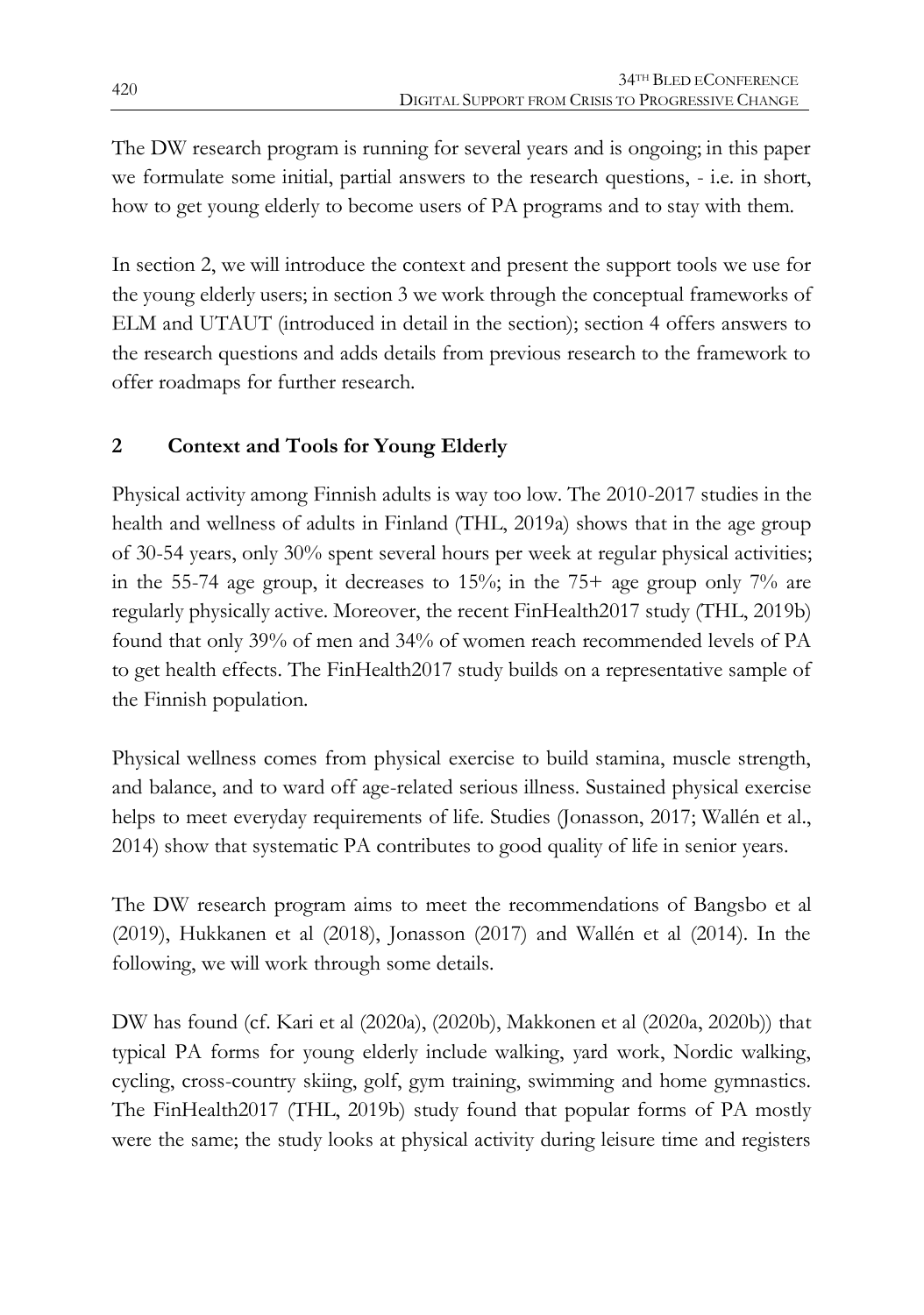activities that are carried out several times per week. What is interesting, there is no dramatic decrease in PA when moving to the older age group.

The FinHealth2017 study (THL, 2019b) offers a couple of challenges for the young elderly age group: (i) the proportion of young elderly that carries out PA according to health recommendations should be much higher; (ii) PA carried out several times per week should be of sufficient intensity and duration.

Over time, when PA programs developed in the DW research program have been adopted and taken into use, young elderly will start meeting the FinHelath2017 recommendations. The DW actually works out a list of proposed PA forms that will give sufficient PA intensity and duration ; some details on how this was worked out in the next few steps.

The 2011 Compendium of Physical Activity (CPA) (Ainsworth et al., 2011) offers advice and guidelines for the design of PA programs that will start giving health effects. CPA quantifies the energy cost of 821 specific activities in terms of the metabolic equivalent of task (MET) (cf. fig.1). This offers support for dealing with both challenges (i) and (ii). METs show the energy cost (effort) of a PA relative to sitting (Ainsworth et al., 2011). It is measured with groups in actual exercises and in lab experiments, which makes it verifiable and useful for goal setting, for registration of activities and for follow-up of PAs.

In the DW we adopted the CPA guidelines as a baseline for the PA programs (cf. fig.1). We work with 35 different activities that can be included in a PA program; we replaced the CPA MET levels with more "activity-describing" labels: low  $=$  light;  $median = moderate$ ; high  $= vigorous$ .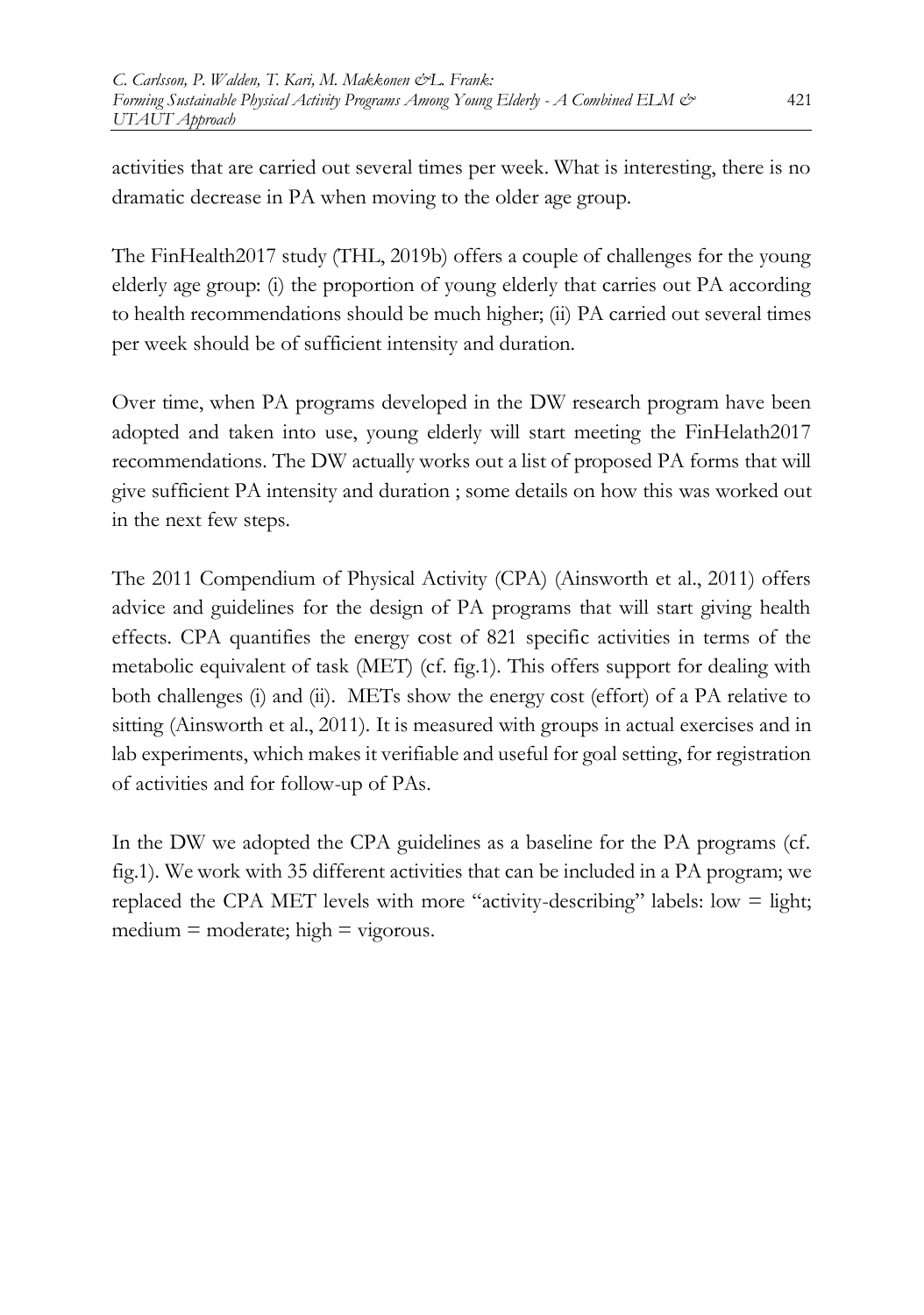| English                 | <b>Finnish</b>         | Swedish                  | <b>CPA MET</b> |        |      |
|-------------------------|------------------------|--------------------------|----------------|--------|------|
|                         |                        |                          | Low            | Medium | High |
| Basketball              | Koripallo              | Basketboll               | 4.5            | 6.0    | 8.0  |
| Soccer                  | Jalkapallo             | Fotboll                  | 4.9            | 7.0    | 10.0 |
| Volleyball              | Lentopallo             | Volleyboll               | 3.0            | 4.0    | 6.0  |
| Ice hockey              | Jääkiekko              | Ishockey                 | 6.4            | 8.0    | 10.0 |
| Baseball                | Pesäpallo              | Boboll                   | 4.0            | 5.0    | 6.0  |
| Floorball               | Salibandy              | Innebandy                | 6.2            | 7.8    | 9.8  |
| Rowing or paddling      | Soutu tai melonta      | Rodd eller paddling      | 2.8            | 3.5    | 5.8  |
| Rowing indoors          | Soutu soutulaitteella  | Rodd med roddmaskin      | 3.8            | 4.8    | 6.0  |
| Swimming                | Uinti                  | Simning                  | 3.5            | 6.0    | 9.8  |
| Aquajogging             | Vesijuoksu             | Vattenlöpning            | 2.5            | 4.5    | 6.8  |
| Water aerobics          | Vesivoimistelu         | Vattengymnastik          | 3.2            | 5.5    | 9.0  |
| Ice skating             | Luistelu               | Skridskoåkning           | 5.5            | 7.0    | 9.0  |
| Cross-country skiing    | Maastohiihto           | Längdskidåkning          | 6.8            | 9.0    | 12.5 |
| Aerobics                | Aerobic                | Aerobics                 | 5.0            | 7.3    | 10.0 |
| Jogging                 | Hölkkä                 | Joggning                 | 6.0            | 7.0    | 8.0  |
| Walking                 | Kävely                 | Gång                     | 2.8            | 3.5    | 4.3  |
| Yoga                    | Jooga                  | Yoga                     | 2.0            | 2.5    | 4.0  |
| Running                 | Juoksu                 | Löpning                  | 6.0            | 8.0    | 9.8  |
| Stretching              | Venyttely              | Töjning                  | 1.8            | 2.3    | 3.0  |
| Nordic walking          | Sauvakävely            | Stavgång                 | 3.4            | 4.8    | 6.8  |
| Home gymnastics         | Kotivoimistelu         | Hemgymnastik             | 2.8            | 3.8    | 8.0  |
| Partner dance           | Paritanssi             | Pardans                  | 3.0            | 4.5    | 5.5  |
| <b>Badminton</b>        | Sulkapallo             | Badminton                | 4.3            | 5.5    | 7.0  |
| Squash                  | Squash                 | Squash                   | 4.4            | 7.3    | 12.0 |
| Tennis                  | Tennis                 | Tennis                   | 5.0            | 7.3    | 8.0  |
| Boccia                  | Boccia                 | Boccia                   | 2.6            | 3.3    | 4.2  |
| Golf                    | Golf                   | Golf                     | 3.5            | 4.8    | 5.3  |
| <b>Bowling</b>          | Keilailu               | <b>Bowling</b>           | 3.0            | 3.8    | 4.8  |
| <b>Gym training</b>     | Kuntosaliharjoittelu   | Gymträning               | 3.5            | 5.0    | 6.0  |
| <b>Circuit training</b> | Kuntopiiri             | Cirkelträning            | 2.3            | 4.3    | 8.0  |
| Orienteering            | <b>Suunnistus</b>      | Orientering              | 6.8            | 9.0    | 11.0 |
| Cycling                 | Pyöräily               | Cykling                  | 6.8            | 8.0    | 10.0 |
| <b>Cycling indoors</b>  | Pyöräily kuntopyörällä | Cykling med motionscykel | 4.8            | 7.0    | 8.8  |
| Household work          | Kotityöt               | Hushållsarbete           | 2.8            | 3.5    | 4.3  |
| Yard work               | Pihatyöt               | Gårdsarbete              | 3.0            | 4.0    | 6.0  |
| Other activity          | Muu aktiviteetti       | Annan aktivitet          | 4.1            | 5.6    | 7.5  |

**Figure 1: List (subset) of physical activities, including CPA MET values**

The names of the activities are standardized in English, Finnish and Swedish. The list of 35 activities is now a tool and a guide to find systematic and practical ways to build health-effective PA programs for young elderly. The health recommendations (THL, 2019a; Bangsbo et al., 2019) correspond to roughly 650 MET-minutes per week, which is a minimum to give short- and long-term health effects. A DW participant will simply work down the list and compose his/her weekly PA program for sufficient health effects.

In the DW we opted for composing and running weekly PA programs and the registration of the actual activities with digital support. For this purpose, we developed an application (cf.fig.2) for smart mobile phones (Android, iOS), now called the DW-app (2.5), which is still being developed with new and more advanced features.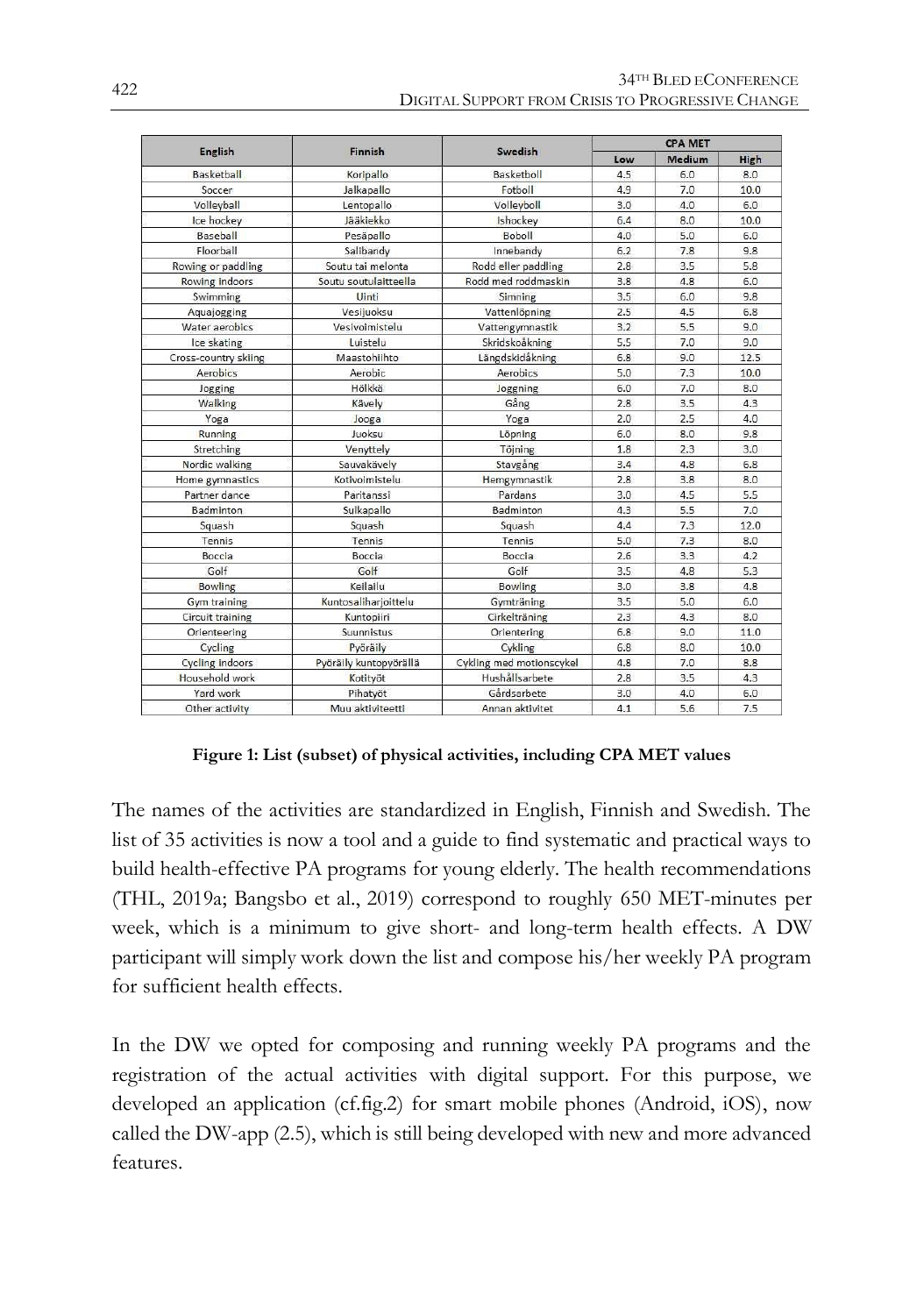*C. Carlsson, P. Walden, T. Kari, M. Makkonen &L. Frank: Forming Sustainable Physical Activity Programs Among Young Elderly - A Combined ELM & UTAUT Approach*

|         |                          |                           |          | <b>ENTRIES</b>           |        |       |               | $\times$             | <b>REPORTS</b>                | $\times$            | <b>REPORTS</b>                   |                           | $\times$ |  |
|---------|--------------------------|---------------------------|----------|--------------------------|--------|-------|---------------|----------------------|-------------------------------|---------------------|----------------------------------|---------------------------|----------|--|
| Walking |                          |                           |          |                          |        |       |               |                      | <b>TYPE OF REPORT</b>         |                     | <b>MET-Minutes per Activity</b>  |                           |          |  |
|         |                          |                           |          |                          |        |       |               | Weekly               |                               |                     |                                  |                           |          |  |
| Light   |                          |                           |          |                          |        |       |               | <b>REPORTED WEEK</b> |                               |                     | 8.35<br>109                      | Gym training              |          |  |
|         | $\bullet$                | September 2020<br>$\circ$ |          |                          |        |       |               | 38 / 2020            |                               |                     | 43.2%                            | Cycling<br><b>Walking</b> |          |  |
|         | Mo                       | Tu                        |          | We Th Fr                 |        | Sa Su |               |                      | <b>MET-Minutes per Week</b>   |                     | 38.5%                            | Stretching                |          |  |
|         |                          |                           |          | 23456                    |        |       |               |                      |                               |                     |                                  |                           |          |  |
|         | 7                        | 8                         |          | 9 10 11 12 13            |        |       |               | 2,000                |                               |                     |                                  |                           |          |  |
|         | 14                       | 15                        |          | 16 17 18                 |        | 19    | 20            |                      |                               |                     | <b>Minutes per Activity</b>      |                           |          |  |
|         | 21                       | 22                        |          | 23 24 25 26 27           |        |       |               |                      |                               |                     |                                  |                           |          |  |
|         |                          |                           | 28 29 30 |                          |        |       |               | 1,000                |                               |                     | 18.3%                            |                           |          |  |
|         |                          | <b>DURATION</b>           |          |                          |        |       | <b>EFFECT</b> | n.                   |                               |                     | 36.6%                            | Gym training              |          |  |
|         | ٠                        |                           |          | $\ddot{}$                |        |       | 90            | 33/2020              | 34 / 2020 35 / 2020 36 / 2020 | 37 / 2020 38 / 2020 | 18.3%                            | Cycling<br><b>Walking</b> |          |  |
|         | h                        | 30<br>min                 |          | MET-min                  |        |       |               |                      | Stretching                    |                     |                                  |                           |          |  |
|         | $\overline{\phantom{0}}$ |                           |          | $\overline{\phantom{a}}$ |        |       | 107<br>kcal   |                      | <b>MET-Minutes per Day</b>    |                     | 26.8%                            |                           |          |  |
|         |                          |                           |          |                          |        |       |               |                      |                               |                     |                                  |                           |          |  |
|         |                          | <b>SAVE</b>               |          |                          | CANCEL |       |               | 600                  |                               |                     | <b>MET-Minutes per Intensity</b> |                           |          |  |
|         |                          |                           |          |                          |        |       |               | 400                  |                               |                     |                                  |                           |          |  |
|         |                          |                           |          |                          |        |       |               | 200                  |                               |                     |                                  |                           |          |  |

**Figure 2: Logging and reporting of activities**

The logging of activities on the smart phone is done in the left part of the screen (cf. fig.2): (i) the user selects the activity (*walking*), (ii) the intensity (*light*), (iii) the *date* from the calendar, (iv) the duration (*hours, minutes*) after which the app (v) calculates and shows the effect of the activity (*MET-min, kcal*).

The results of the activity are used to update a secure database where the user is registered with an individual 8-digit pseudonym. The data is used to produce reports on the smart phone for the user (the middle part): (i) the type of report is specified (*weekly*), then (ii) the reported week  $(38/2020)$ , and (iii) the wanted report is shown (*MET-minutes per week*) and (iv) further specified (*MET-minutes per day*). Further graphical reports are shown in the right side that specify (for instance) MET-minutes per activity and Minutes per intensity.

A growing number of users have opted to get even more automated and use sports trackers and smart watches to collect and register their activities; the DW-app 2.5 now collects data from these devices, up-dates the secure database and produces the reports for the user on his/her smartphone.

There are quite a few research reports published on the use of the DW program and the DW-app 2.5 (cf. Carlsson et al (2020), Kari et al (2020b), Makkonen et al (2020b), Kettunen et al (2020)); here it suffices to give a snapshot of user comments selected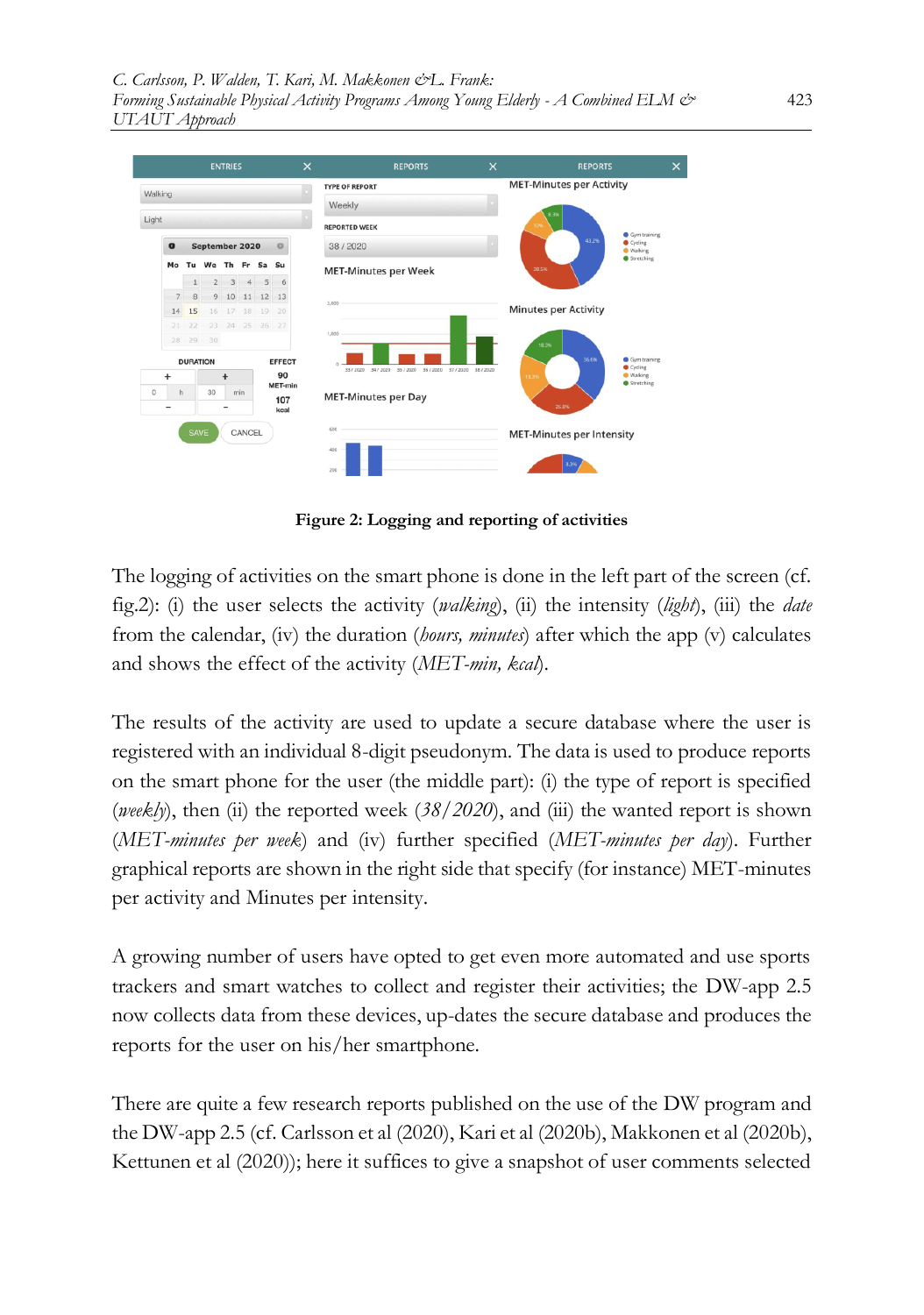from 265 respondents that have participated in the program for about 12 months (cf. Table 1). The comments have been selected with an aim to find both positive and negative experiences, but they also give a glimpse of the attitudes to exercise that can be found among the participants. The key to the quotes (translated from Finnish and Swedish) is: [participant #] M or F/age/BMI.

#### **Table 1: Participant reactions to the WFR after about 12 months**

The distance should be measured, in km or number of steps … there should be more measures for physical work [24] M/71/26.40

Summertime changes habits, we spend time at the summer cottage with no regular walking tours; fall is a better time for exercise [49] F/69/22.04

I regularly spend time with exercise; thus, the WFR has not changed my exercise routines  $[64]$  F/71/26.40

I spend as much time with exercise as feel good (quite much) [65] M/74/25.86

This program does not motivate to exercise as such; it is too simple and cumbersome; I am in favour of technology that automatically registers exercise and other activities; MET points are not calibrated to active exercise nor to health exercise [72] F/70/23.73

I left the WFR in mid-summer because my motivation was not sufficient to go on by myself [covid-19 restrictions closed group activities]; technology by itself is not enough as a motivation [75] F/68/33.25

Our WFR group was closed because of the covid-19 restrictions; all the indoor group events that I was attending every week were closed; I had to switch to walking and Nordic walking, which I increased quite a lot (to several times per day); now fall is coming but it seems as if the restrictions will continue [78]  $F/65/30.48$ 

I follow up on my own exercise more than before and I have also been checking my results both from the tracker and from the [app on the] phone [83] M/71/26.01

I am not yet familiar with the WFR; I need to get guidance in person; I does not want to spend time to find out the functions for myself from the Internet [112] F/81/21.09

I increased exercise after I retired, because now I have more time for it; WFR and the need to reduce weight have increased exercise; yet I have not decided on any goals [120] M/63/34.48

[WFR] has improved the follow up of different forms of exercise [128] M/75/35.98

This [WFR] is good for people that have not been active on exercise; for me personally there is not much effect [134] F/66/23.59

The application has made me surer that my exercise activities are quite sufficient without any programs; I easily get 10 000 steps every day in my daily routine tasks [141]  $F/67/23.38$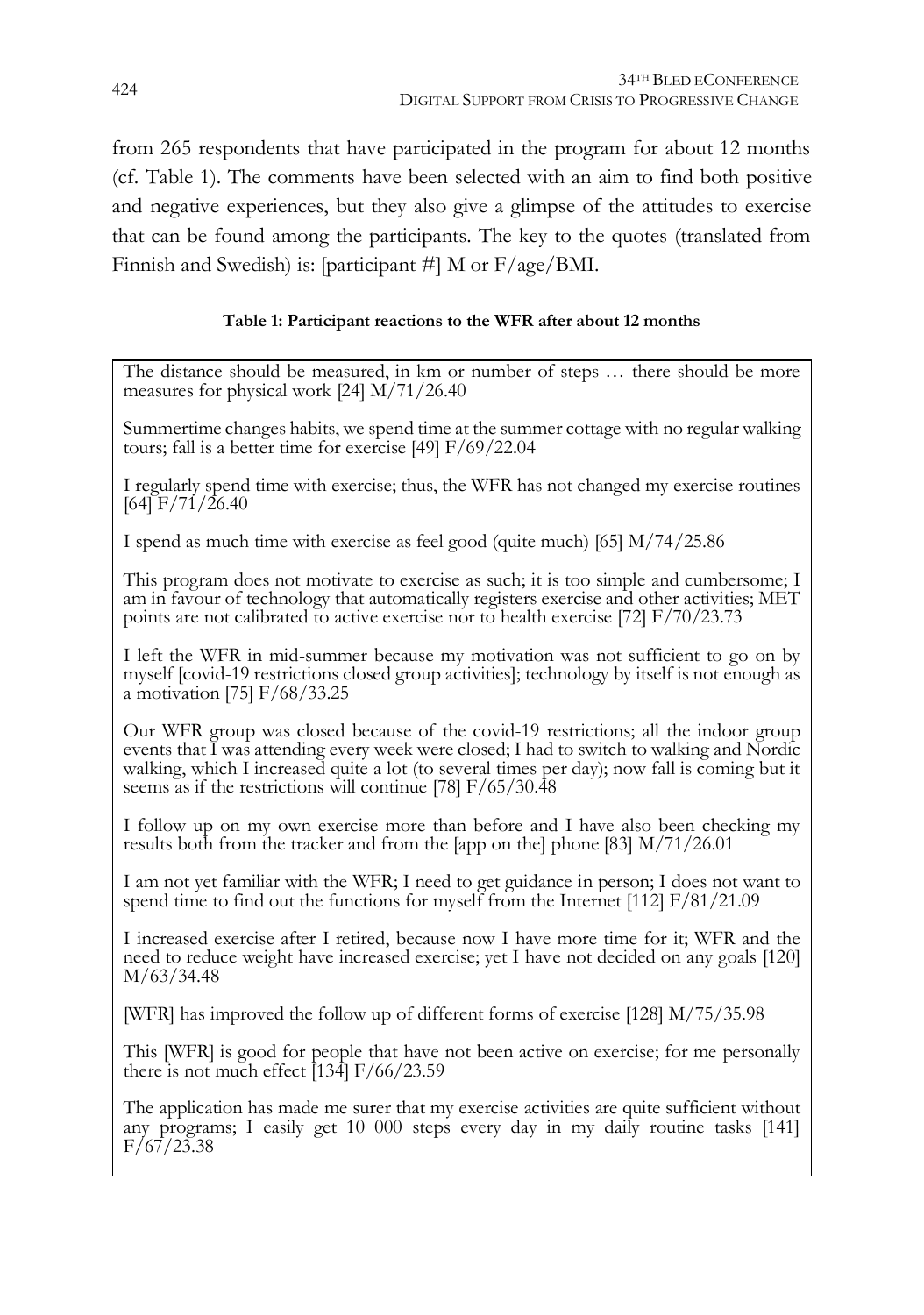Before the covid-19 restrictions I worked out in gym programs 3 times/week and spent 3 times/week in water aerobics or aqua-jogging; now everything is closed which reduced my exercises to yoga and qigong once a week  $[164]$  F/71/27.83

A very good program that makes me follow my own activity program much better [174] M/66/28.78

For myself, joining the program did not "force" me to increase exercise [180] M/70/25.51

The DW-app 2.5 is a digital service, and we know something about digital services. Drivers for the adoption of digital services have been identified and studied with a basis in the UTAUT2 model. They include (Yuan et al., 2015):

- performance expectancy ("degree to which the use of a technology will help users to perform chosen activities")
- effort expectancy ("degree of ease in the use of a technology")
- social influence ("perception that important others support the use of technology")
- facilitating conditions ("factors that facilitate or impede adoption of technology")
- hedonic motivation ("fun or pleasure with using a technology")
- price value ("trade-off between perceived benefits of and monetary cost for using a technology")
- habit ("perception of automatically engaging in a certain behaviour").

Thus, we can find drivers that could make participants adopt and use the DW-app 2.5, but will that be sufficient to make them adopt and use a PA program? Then sustain the use of the adopted PA program. We will try out the proposal that UTAUT2 *will not be sufficient* as a conceptual framework for the adoption and use of PA programs; cf. Table 1 ["*This program does not motivate to exercise as such; it is too simple and cumbersome*" or "*I spend as much time with exercise as feel good (quite much)*"]. We propose to use the Elaboration Likelihood Model (ELM) to find drivers for the adoption and use of PA programs.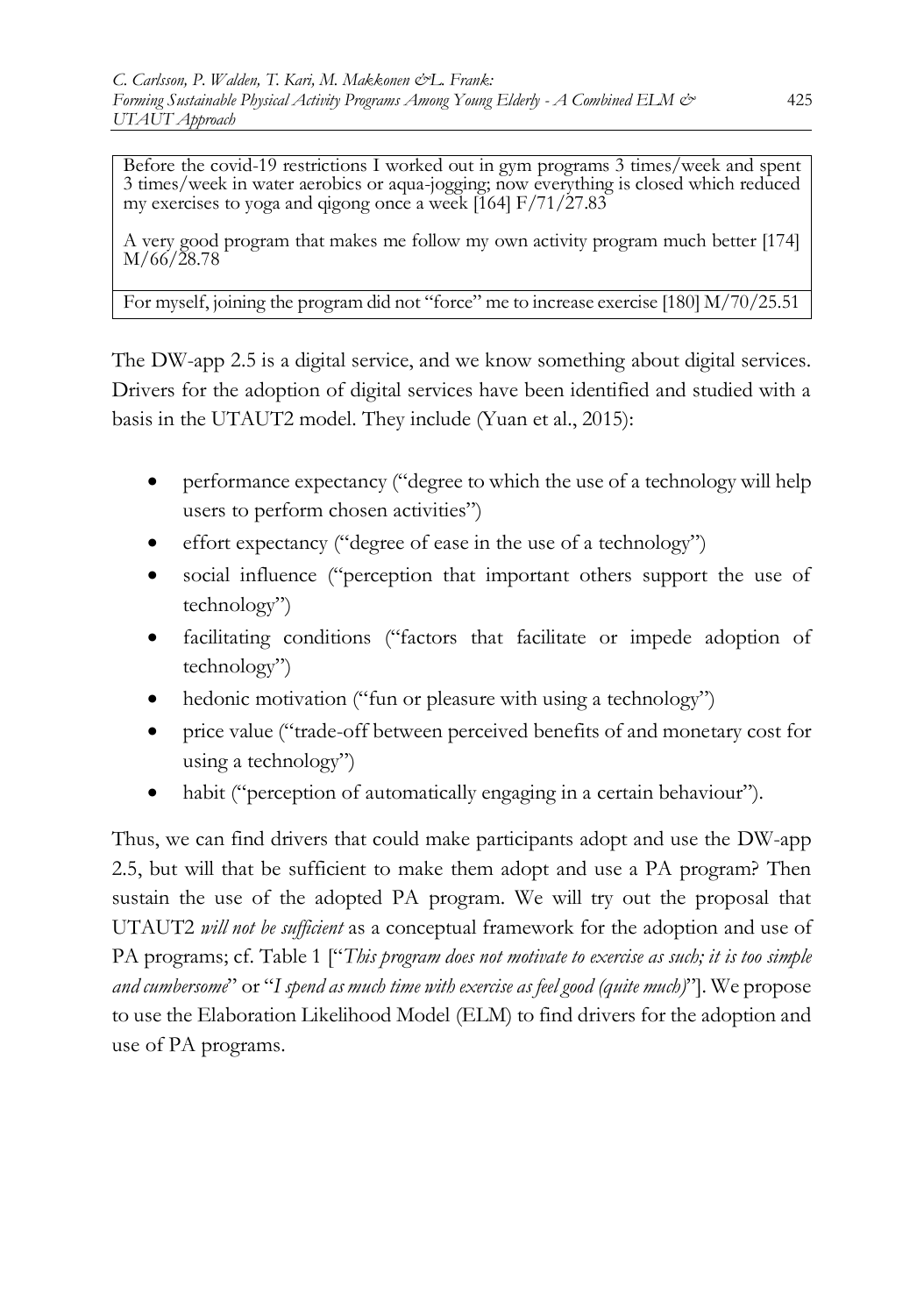### **3 ELM and UTAUT and Variations**

The ELM was introduced by Petty et al (1995), (i) to work out influence processes and their impacts on human perceptions and behaviour, and (ii) to explain why a given influence process may have varying outcomes across different users in each context. This is promising for our aim to find drivers that could get the DW program adopted for sustained use among young elderly.

Bhattacherjee and Sandford (2006) use the ELM as a theory framework to describe and explain IT usage intention. They state, following the Diffusion of Innovation theory (Rogers (1995)), that the acceptance of IT is fundamentally a problem of social influence. The ELM offers instruments for systematic studies of alternative influence processes and their effects, and the impact of moderating factors.

Bhattacherjee and Sandford (2006) make a distinction between argument quality as the key influence process and peripheral cues as moderating factors. They work out perceived usefulness as driven by argument quality to influence the intention to use IT (the perceived usefulness is one of the drivers in the TAM framework (Davis (1989)). They add source credibility and attitude as additional influences on perceptions of perceived usefulness. Finally, job relevance and user experience, are peripheral cues and moderating factors.

The key influence processes are surprisingly similar to the social influence processes we assume to describe and explain intentions for a sustained use of PA programs (cf. fig.3). The main influences come from perceived usefulness ("to get more good years"), which in turn is influenced by argument quality and source credibility (cf. the Copenhagen Consensus and verifiable medical research results); argument quality is at least partly influenced by source credibility; in some cases, argument quality can help decide source credibility.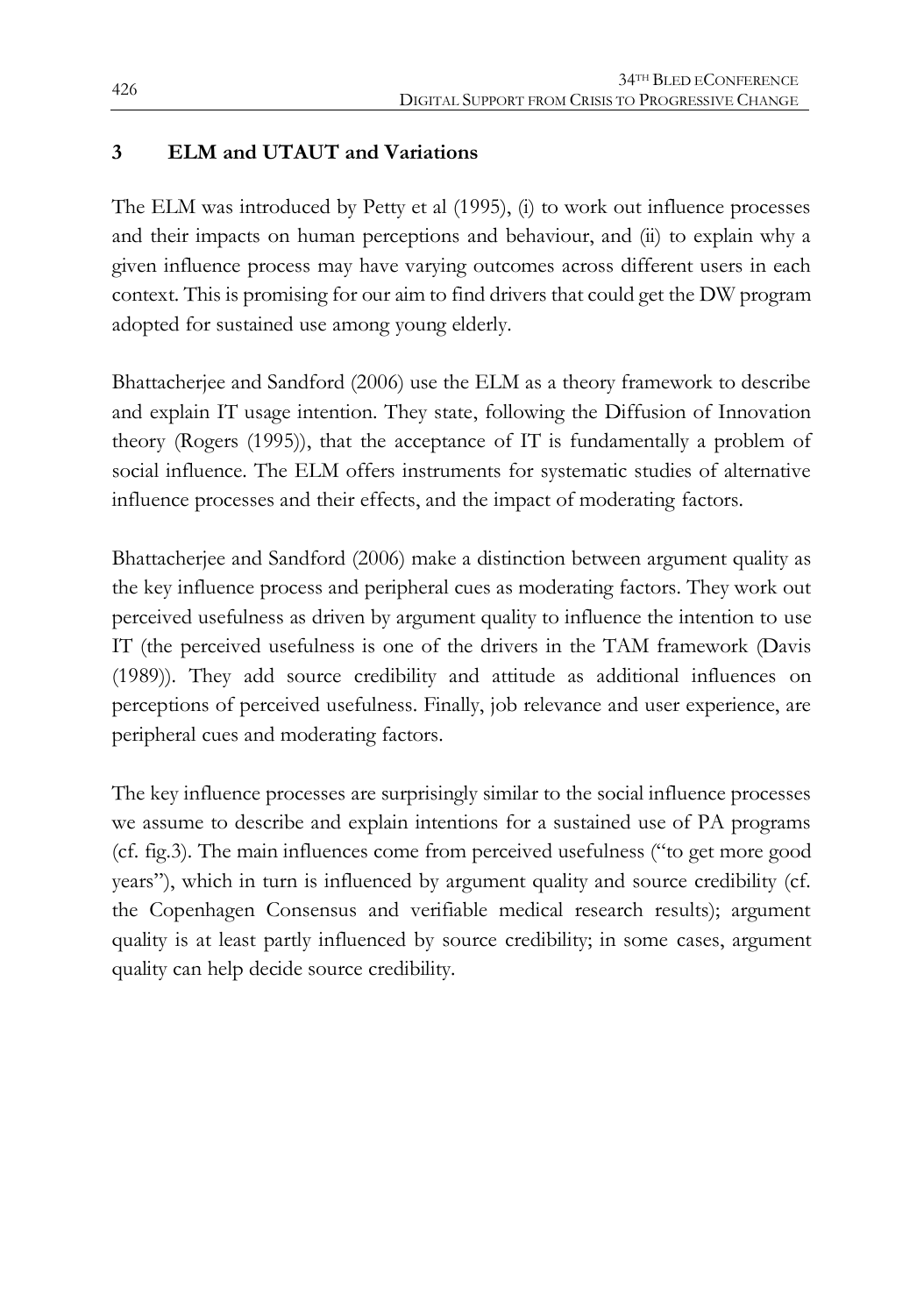

**Figure 3: The ELM applied to the sustained use of PA programs**

In the ELM framework, perceived usefulness influences attitudes, and we can find support for a proposed influence on attitudes to PA programs (typical comments from young elderly, cf. Table 1: "*A very good program that makes me follow my own activity program much better*" versus "*I left the DW in mid-summer because my motivation was not sufficient to go on by myself; technology by itself is not enough as a motivation*"). Attitudes to PA programs influence the perceptions of usefulness.

We also propose a couple of moderating effects (peripheral clues) that influence attitudes to PA programs: (i) user PA history – (cf. Kettunen et al (2019)) typically identifies (i.1) regular PA users who have been active for multiple years (even decades); (i.2) sporadic PA users in on-off mode for multiple years; (i.3) inactive PA users with on-off intentions to get active; (ii) PA relevance –typically lists different goals for being active with PA programs (Linke et al (2011)), (ii.1) to lose weight and get in (much) better shape; (ii.2) to stay in sufficient shape to be independent and able to carry out all daily tasks; (ii.3) to enjoy life and (social) pleasures of pensioners (with no stress for spending time on PA); (ii.4) a multitude of other goal variations.

The ELM framework will show the drivers that get users to adopt and use PA programs (and then – always/most of the time/sometimes/seldom - to stay with the programs). There are challenges to get the users to stay with their PA programs. Linke et al (2011) cite statistics that up to 50% of people who start an exercise program drop out within 6 months; Stiggelbout et al (2005) show a dropout incidence of 0.15 per 6 months in a large 12 month program for seniors with more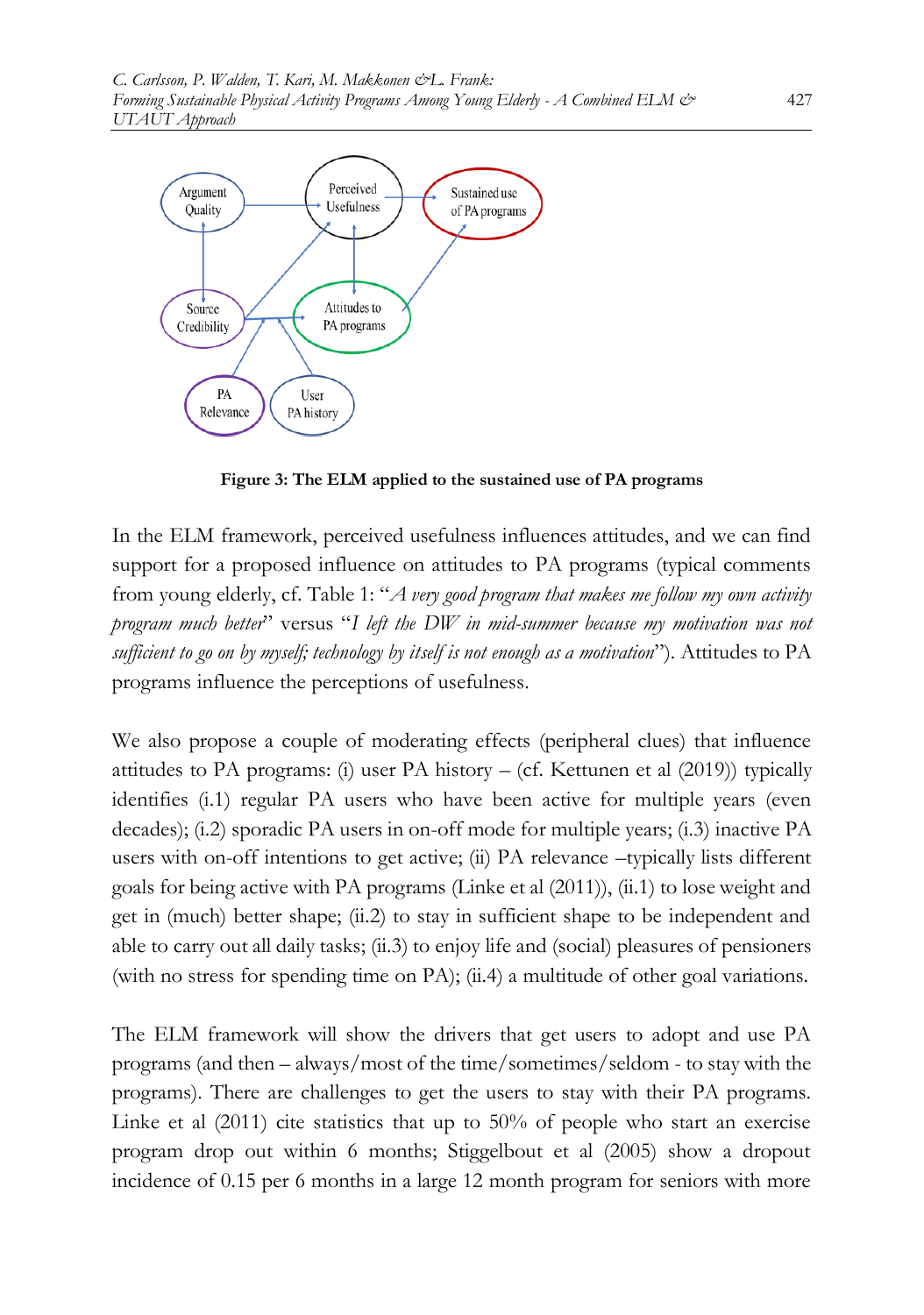than 2000 participants; Rossi et al (2018) studied the participants in a 10-year supervised physical exercise program for older adults and found that the main reasons for dropout were lack of time, disease and need to care for family members.

In section 2 we worked out the DW-app 2.5 as a digital service and noted that conceptual drivers for the adoption and use of digital services build on the Unified Theory of Acceptance and Use of Technology (UTAUT2) framework (cf. Venkatesh et al (2016)) that identifies seven drivers. We will use {DS} to denote a set of digital services that (following Venkatesh et al (2016)) will be specified by the context in which they are used.

The UTAUT2 framework will show the drivers that get users to adopt and use  $\{DS\}$ – which will then assist and support the sustained use of PA programs  $({\text{DS}}$ } includes DW-app 2.5 as an artefact).

We propose to combine the UTAUT2 with the ELM to work out how {DS} could contribute to the sustained use of PA programs when users are already using a program or have decided to start to use one.

If we assume that {DS} will contribute to a sustained use of PA programs we will only need three of the UTAUT2 drivers to trace the impact (ELM will cover the rest of the drivers, cf. fig.3): (i) perceived usefulness ( $\approx$  performance expectancy (PE)); (ii) perceived ease of use ( $\approx$  effort expectancy (EE)); and (iii) behavioural intention  $(z$  behavioural intention (BI)). The drivers are collected and described as perceived by the users (Davis (1989), Venkatesh et al (2012)). If we apply this to the {DS} we get the following constructs (cf. Table 2).

#### **Table 2: Some selected UTAUT2 drivers for sustainable PA programs**

- (PE1) I find {DS} useful in achieving my daily PA goals
- (PE2) Using {DS} helps me achieve my PA goals more quickly
- (PE3) Using {DS} increases my efficiency in achieving my PA goals
- (EE1) Learning how to use {DS} to achieve my PA goals is easy for me
- (EE2) I find using {DS} to achieve my PA goals easy
- (EE3) It is easy for me to become skilful at using {DS} to achieve my PA goals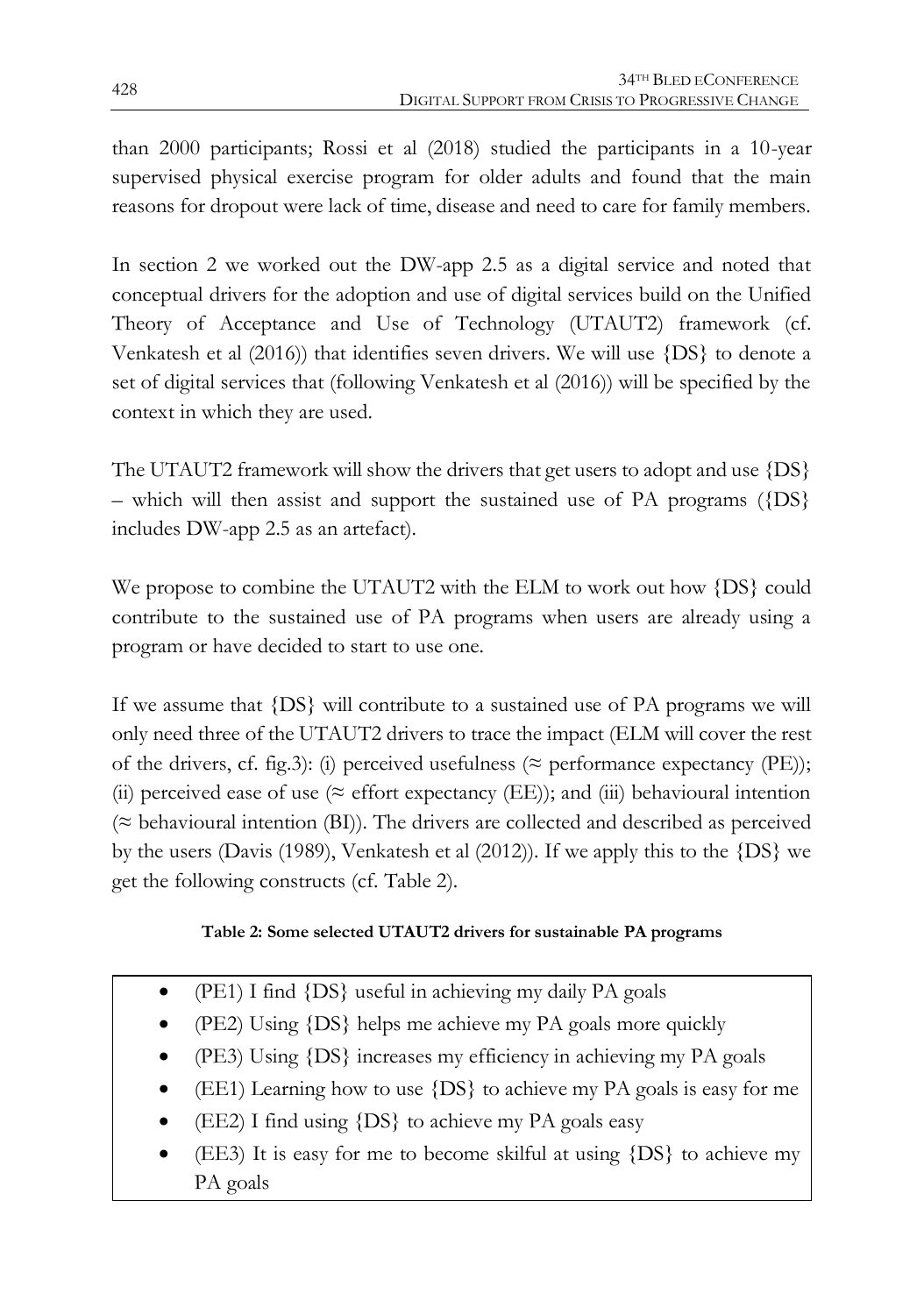- $\bullet$  (BI1) I intend to continue using  $\{DS\}$  to achieve my PA goals
- $\bullet$  (BI2) I will always try to use  $\{DS\}$  to achieve my PA goals
- (BI3) I plan to use {DS} regularly to achieve my PA goals

Perceived usefulness now appears in both the ELM and the UTAUT2 frameworks. In the ELM framework we have the perceived usefulness of PA programs and work this out from attitudes to systematic PA, and the relevance and history of PA (for a user), which then shows what {DS} features and functions would be helpful to gain sustained use of PA programs. In the UTAUT2 framework we work out what {DS} will be useful and easy to use for sustained use of PA programs. There may be facilitating conditions for the adoption and use of the {DS}; in the UTAUT2 framework we typically find digital experience, self-efficacy, and trust (cf. Venkatesh et al (2016)).

If we combine the ELM and UTAUT2 we get the following framework (cf. fig.4) that will show the conceptual drivers that describe and (partly) explain the sustained use of PA programs. This type of combination of conceptual frameworks was used in (e.g.) Brown et al (2010) and Lallmahomed et al (2013).



**Figure 4: Combined ELM & UTAUT2 model**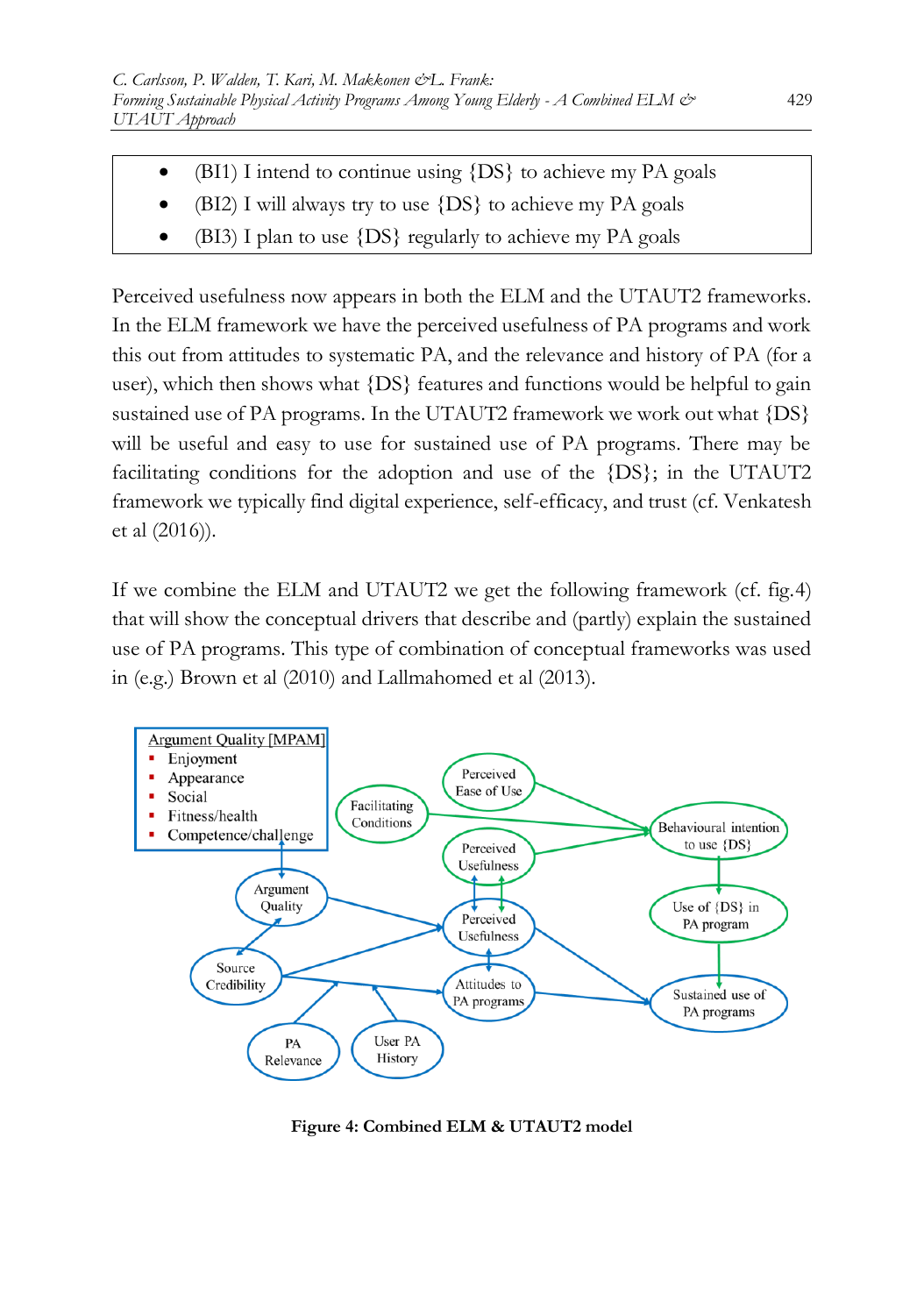The framework has later been augmented with the *Motives for Physical Activity Measures* to add to the Argument Quality.

## **4 Preliminary Conclusion and Discussion**

In section 1 we set out to tackle two research questions:

- What drivers could get young elderly users to adopt and use PA programs? Perceived usefulness & attitudes to PA programs combined with argument quality & source credibility (on the health effects of systematic PA) supported with user PA relevance and PA history will be drivers for the use of PA programs.
- What factors or drivers could help support and sustain the adoption of PA programs? Behavioural intention to use {DS} & use of {DS} in PA programs, which are supported by perceived usefulness & perceived ease of use with further support by facilitating conditions will be drivers to sustain the adoption and use of PA programs.

We realize that these answers are preliminary. Further studies are needed with the combined ELM & UTAUT2 model to find out what drivers are necessary for the sustained use of PA programs, and then what subset of drivers are sufficient to get sustained use of PA programs. We have seen in the DW research program (cf. Carlsson et al (2020)) that the {DS} will have an important (or even key) role for the sustained use of PA programs among the young elderly, but we have also seen that they will probably not be sufficient. Systematic empirical experiments and studies will give the answers.

We can use the UTAUT2 framework to enhance the proposed combined ELM & UTAUT2 model (cf. fig.5). There are *endogenous* motivations (cf. Venkatesh et al (2016)) that fit with argument quality and source credibility for sustained adoption of PA programs. There is the objective "*to get more good years*". There are facts, news, and media discussions about the effects of PA on health and the chance to avoid serious illness in senior years (Linke et al (2011)). Young elderly has short-term goals to continue with their everyday routines and longer-term goals for plans on activities that require good or better physical shape (Stiggelbout et al (2005)).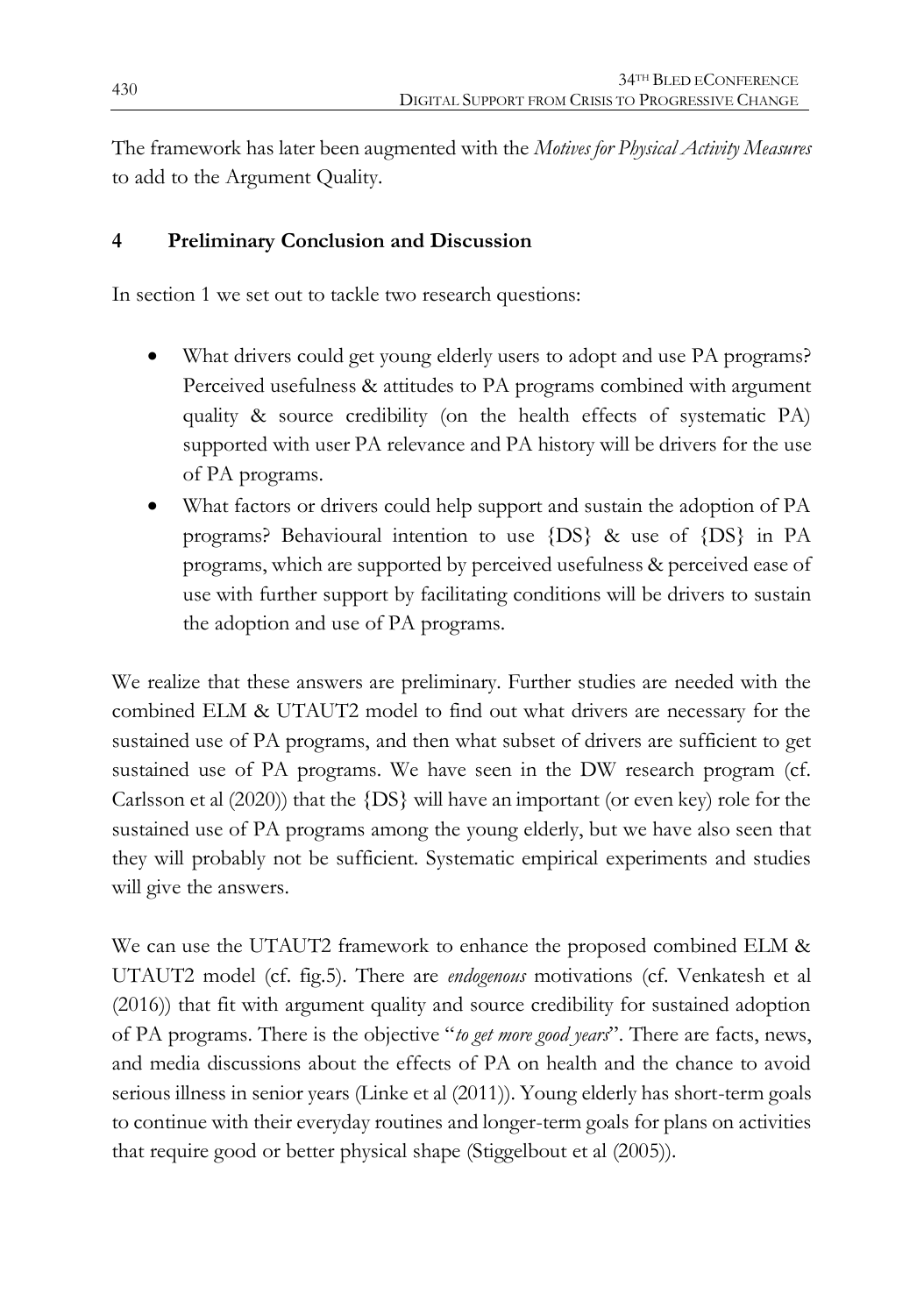There are *exogenous* motivations (cf. Venkatesh et al (2016)) that support PA relevance in ELM; these include physicians' health recommendations for PA programs (Hukkanen et al (2018)). Potential public policy decisions on reduction in elderly care are dark drivers - "*better stay in shape, care may not be available when we need it*".

*Social influence* (cf. Venkatesh et al (2016)) is an exogenous factor for PA programs that supports attitudes to PA programs in ELM. The strongest influence, reasonably enough, comes from family and loved ones that want to contribute to the "*more good years*".

*Aims for wellness & quality* of life (cf. Venkatesh et al (2016)) also support attitudes to PA programs in ELM.

We found first validations of the constructs through empirical studies with young elderly in the DW research program (cf. Carlsson et al (2020b); Kari et al (2020a), (2020b); Makkonen et al (2020a), (2020b)) We have applied both cross-sectional (cf. Kari et al (2020a)) and longitudinal (cf. Makkonen et al (2020b)) studies of the actual use of PA programs (which fit the ELM mode), and the expected continued use of PA programs (in the UTAUT mode). The early results are interesting and growing sets of empirical data are collected in longitudinal test programs as the DW program progresses.

#### **References**

- Ainsworth, B.E. et al. (2011). 2011 Compendium of Physical Activities, 0195-9131/11/4308-1575/0, Medicine & Science in Sports & Exercise, DOI: 10.1249/MSS.0b013e31821ece12
- Bangsbo, J. et al. (2019). Copenhagen Consensus statement 2019: physical activity and ageing, Br J Sports Med 2019;0:1–3. doi:10.1136/bjsports-2018-100451The 2011 Compendium of Physical Activity
- Bhattacherjee, A., Sanford, C. (2006). Influence Processes for Information Technology Acceptance: An Elaboration Likelihood Model, MIS Quarterly, Vol.30, No.4, 805-825
- Brown, S. A., Dennis, A. R., & Venkatesh, V. (2010). Predicting collaboration technology use: Integrating technology adoption and collaboration research. Journal of Management Information Systems, 27(2), 9-53.
- Carlsson, C., Walden P. (2018). Digital Wellness Services: Key to Better Quality of Life for Young Elderly, Andreja Pucihar et al. (editors), Proceedings of the 31st Bled eConference, Bled 2018, pp 248-261.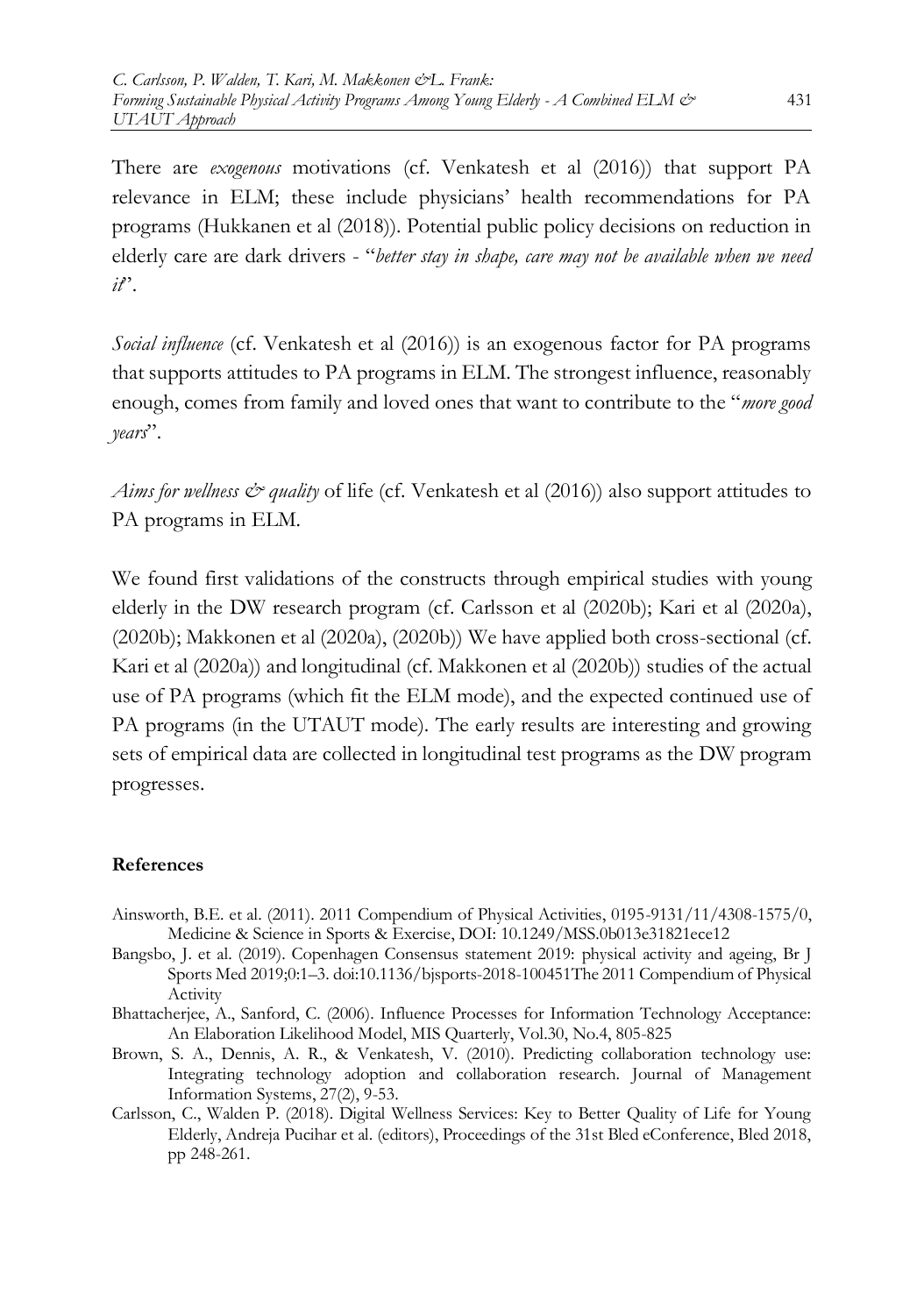- Carlsson, C., Walden, P. (2019). Digital Support to Guide Physical Activity Augmented Daily Routines for Young Elderly, Andreja Pucihar et al. (editors), Proceedings of the 32nd Bled eConference, Maribor 2019, pp 783-802.
- Carlsson, C., Walden, P., Kari, T., Makkonen, M., and Frank, L. (2020a): Sustainable Physical Activity Programs for Young Elderly – A Fuzzy AHP Approach. A. Pucihar et al (eds.) Proceedings of the 33rd Bled eConference, 29.6.2020.
- Carlsson, C., Kari, T., Makkonen, M., Frank, L. and Walden, P. (2020b): Sustained Adoption of Systematic Physical Activity Programs for Young Elderly – A Developed UTAUT Approach. A. Pucihar et al (eds.) Proceedings of the 33rd Bled eConference, 29.6.2020.
- Davis, F.D. (1989): Perceived usefulness, perceived ease of use and user acceptance of information technology, MIS Quarterly 13(3), 319-339
- Hukkanen, H., Husu, P., Sievänen, H., Tokola, K., Vähä-Ypyä, H., Valkeinen, H., Mäki-Opas, T., Suni, J.H., Vasankari, T. (2018). Aerobic physical activity assessed with accelerometer, diary, questionnaire, and interview in a Finnish -population sample, Scandinavian Journal of Medical Science in Sports, 2018;28:2196–2206, https://doi.org/10.1111/sms.13244
- Jonasson, L. (2017). Aerobic Fitness and Healthy Brain Aging. Cognition, Brain Structure, and Dopamine, Doctoral Dissertation, Umeå University
- Järveläinen J., Sell A. and Walden P., (2020). The Impact of IT Mindfulness on Complex Task Performance, Proceedings of the HICSS-54 Conference, pp 1232-1241
- Kari, T., Rinne, P. (2018). Influence of digital coaching on physical activity: motivation and behaviour of physically inactive individuals. In Proceedings of the 31st Bled eConference "Digital Transformation – Meeting the Challenges", pp. 127-145. University of Maribor Press, Bled, Slovenia.
- Kari, T., Makkonen, M., Frank, L., Carlsson, J. and Sell, A. (2020a): The Effects of Using a Mobile Wellness Application on Physical Activity Levels: A Four-Month Follow-Up Study Among Aged People. A. Pucihar et al (eds.) Proceedings of the 33rd Bled eConference, 29.6.2020.
- Kari, T., Sell, A., Makkonen, M., Wallin, S., Walden, P., Carlsson, C., Frank, L., Carlsson, J. (2020): Implementing a Digital Wellness Application into Use – Challenges and Solutions among Aged People. Proceedings of the ITAP 2020, 6th International Conference on Human Aspects of IT for the Aged Population. 19-24 July 2020, Copenhagen, Denmark
- Kari T., Makkonen M., Carlsson J. and Frank L. (2020b). Using a Physical Activity Application to Promote Physical Activity Levels Among Aged People: A Follow-Up Study. Proceedings of the HICSS-54 Conference, pp 1242-1251
- Kettunen, E., Kari, T. Makkonen, M., Frank, L. and Critchley, W. (2020): Young Elderly and Digital Coaching: A Quantitative Intervention Study on Exercise Self-efficacy. A. Pucihar et al (eds.) Proceedings of the 33rd Bled eConference, 29.6.2020.
- Kettunen E.K., (2020). Using a Digital Coach to Promote Physical Activity to University Students with Low Levels of Physical Activity: A Qualitative Intervention Study. Proceedings of the HICSS-54 Conference, pp 1252-1261
- Kettunen, E., Makkonen, M., Kari, T., & Critchley, W. (2019). Using Sport and Wellness Technology to Promote Physical Activity: An Intervention Study among Teenagers. Proceedings of the 52nd Hawaii International Conference on System Sciences (HICSS). 8.-11.1.2019, Grand Wailea, Maui. University of Hawai'i at Manoa. (pp. 1341-1350).
- Kettunen, E., Critchley, W., & Kari, T. (2019). Can Digital Coaching Boost Your Performance? A Qualitative Study among Physically Active People. Proceedings of the 52nd Hawaii International Conference on System Sciences (HICSS). 8.-11.1.2019, Grand Wailea, Maui. University of Hawai'i at Manoa. (pp. 1331-1340).
- Lallmahomed, M. Z. I., Ab Rahim, N. Z., Ibrahim, R., & Rahman, A. A. (2013). Predicting different conceptualizations of system use: Acceptance in hedonic volitional context (Facebook). Computers in Human Behavior, 29(6), 2776-2787
- Linke, S.E., Gallo, L.C. and Norman, G.J. (2011), Attrition and Adherence Rates of Sustained vs. Intermittent Exercise Interventions. Ann Behav Med, 42(2), 197-209